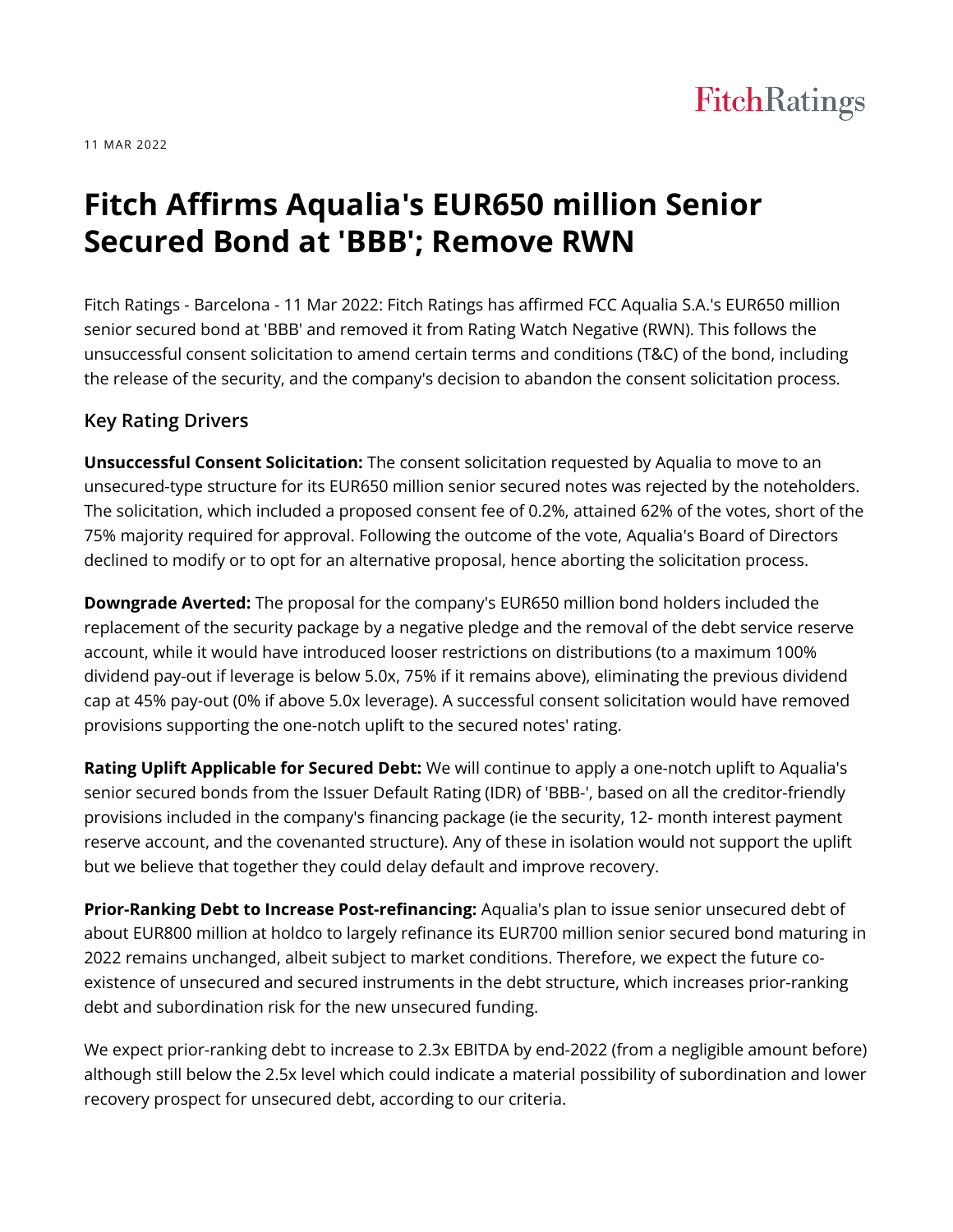**Restricted Dividends until 2027:** We expect the more restrictive provisions for the EUR650 million senior secured financing versus the new proposed EUR800 million bond to apply and to remain in place until it matures in 2027. This include the maximum dividend pay-out of 45% of cumulated net income from 2017, including a dividend lock up if leverage is above 5.0x.

**Slightly Revised Dividend Forecast:** As a result, we expect dividends distribution to be below our previous assumption of 56% pay-out for 2022-2025. This can result in improved credit metrics, if additional free cash flow (FCF) is retained in the company or if it is not fully allocated to additional growth.

## **Derivation Summary**

Aqualia is a water and sewerage network operator that, unlike some of its European peers, does not fully own its asset base. However, its investments are supported by the value of its concessions. The company is firmly positioned relative to EU peers in water-cycle management activities. However, its water-infrastructure construction activity adds some volatility to cash flow compared with pure water asset operators including the Spanish peer Canal de Isabel II, S.A. (BBB+/Stable). Moreover, Aqualia operates in a decentralised and less developed regulatory environment than in Italy and the UK, which have independently regulated and consultative frameworks and longer licensed concession duration.

Holding d'Infrastructures des Metiers de l'Environnement's (SAUR; BBB-/Stable) is the closest peer in business mix and scale. Aqualia's municipal concessions and operation and maintenance (O&M) account for about 90% of EBITDA, compared with around 80% for SAUR. We also regard concessions in Spain and Portugal as stronger, given financial-equilibrium provisions that protect the value of concessions under certain circumstances. We believe France's regulatory framework for water and wastewater is less predictable than that in Spain.

Overall, we see Aqualia's business risk profile as slightly better than that of SAUR, with longer average concession residual life, higher renewal rates, better profitability due to higher capex intensity, and a contractual framework that includes financial-equilibrium mechanisms. This allows for a greater debt capacity at the same rating; 5.3x funds from operations (FFO) adjusted net debt at Aqualia compared with 5.0x for SAUR.

Finally, we do not apply the one-notch uplift associated with above-average expected recoveries for senior unsecured creditors that are common to regulated networks. This is due to the less developed regulatory framework in Spain than in other jurisdictions, the complexity of a highly granular base of contracts and the limited share of full ownership of its asset base.

## **Key Assumptions**

- Volumes to recover to pre-Covid-19 volumes by 2022, followed by stable consumption to 2025
- Renewal rate of water concession contracts at 90%, in line with historical trends

- EBITDA margins of water and build-operate-transfer (BOT) concessions at around 25%, O&M at 11% and engineering, procurement and construction (EPC) at 9% to 2025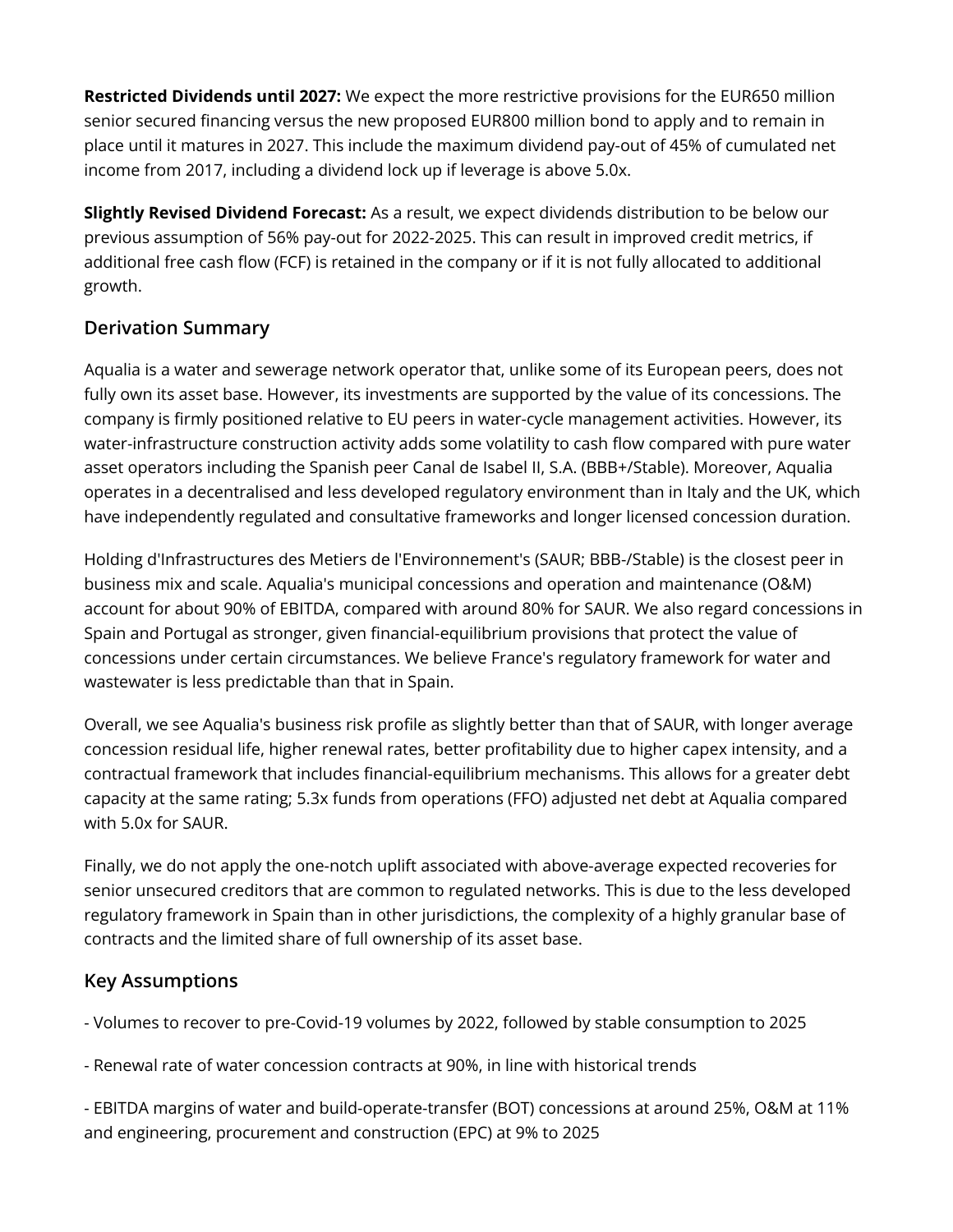- Average net investments of about EUR286 million per year over 2022-2025, including the GGU acquisition (EUR160 million in 2022 and EUR55 million in 2025), and an additional EUR250 million buffer compared with management's

- Limited EBITDA and dividends received from new contracts awarded and acquisitions (about EUR90 million and EUR7 million, respectively in 2025)

- Dividends at 45% of net profit per year

## **RATING SENSITIVITIES**

Factors that could, individually or collectively, lead to positive rating action/upgrade:

- Stronger cash flow leading to recourse FFO net leverage below 4.5x and recourse FFO interest coverage above 6.5x on a sustained basis

- Lower business risk, such as an independent and centralised water regulator or increased transparency in the regulatory framework, which could be credit-positive

Factors that could, individually or collectively, lead to negative rating action/downgrade:

- Weaker cash flow generation leading to recourse FFO net leverage above 5.3x and recourse FFO interest coverage below 5.0x.

- Higher business risk, such as a lower share of regulated activities in the business mix in favour of higher-risk ones (EPC or O&M) or a material increase in non-recourse funding

-Looser legal ring-fencing or more related-party transactions could lead us to reconsider the parent/ subsidiary linkage between Aqualia and Fomento de Construcciones y Contratas

# **Best/Worst Case Rating Scenario**

International scale credit ratings of Non-Financial Corporate issuers have a best-case rating upgrade scenario (defined as the 99th percentile of rating transitions, measured in a positive direction) of three notches over a three-year rating horizon; and a worst-case rating downgrade scenario (defined as the 99th percentile of rating transitions, measured in a negative direction) of four notches over three years. The complete span of best- and worst-case scenario credit ratings for all rating categories ranges from 'AAA' to 'D'. Best- and worst-case scenario credit ratings are based on historical performance. For more information about the methodology used to determine sector-specific best- and worst-case scenario credit ratings, visit https://www.fitchratings.com/site/re/10111579.

## **Liquidity and Debt Structure**

**Strong Liquidity:** At end-2021 Aqualia's liquidity comprised readily available cash of EUR586 million and EUR1.1 billion of committed credit lines. The latter include an uncommitted credit facility of EUR0.9 billion maturing in January 2023, which was raised in 2021 as a liquidity buffer ahead of Aqualia's refinancing in 2022. Even without refinancing Aqualia's liquidity position would fully cover the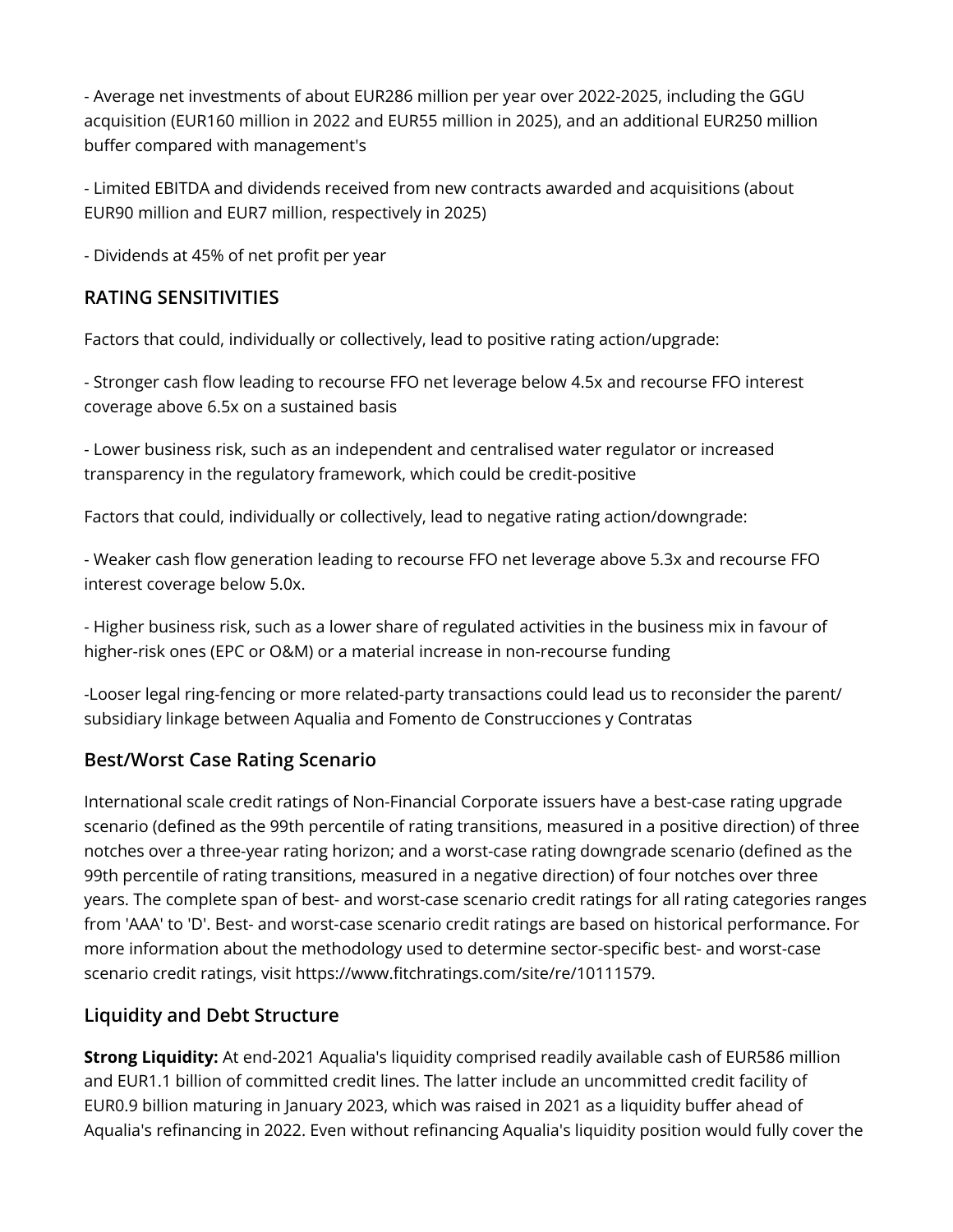EUR700 million bond maturing in 2022 as well as expected negative FCF (post-dividend and M&A) over the next three years.

## **Issuer Profile**

Aqualia is a water and wastewater network operator in Spain, as well as in markets outside of Spain, with projects throughout Europe, Latin America, the Middle East and north Africa in more than 700 municipalities.

# **REFERENCES FOR SUBSTANTIALLY MATERIAL SOURCE CITED AS KEY DRIVER OF RATING**

The principal sources of information used in the analysis are described in the Applicable Criteria.

## **ESG Considerations**

Unless otherwise disclosed in this section, the highest level of ESG credit relevance is a score of '3'. This means ESG issues are credit-neutral or have only a minimal credit impact on the entity, either due to their nature or the way in which they are being managed by the entity. For more information on Fitch's ESG Relevance Scores, visit www.fitchratings.com/esg

## **Fitch Ratings Analysts**

#### **Maria Linares**

Associate Director Primary Rating Analyst [+34 93 492 9512](tel:+34 93 492 9512) Fitch Ratings Ireland Spanish Branch, Sucursal en España Av. Diagonal 601 Barcelona 08028

#### **Jaime Sierra** Analyst Secondary Rating Analyst [+49 69 768076 275](tel:+49 69 768076 275)

**Pilar Auguets** Senior Director Committee Chairperson [+34 93 467 8747](tel:+34 93 467 8747)

## **Media Contacts**

**Pilar Perez** Barcelona [+34 93 323 8414](tel:+34 93 323 8414) pilar.perez@fitchratings.com

**Tahmina Pinnington-Mannan** London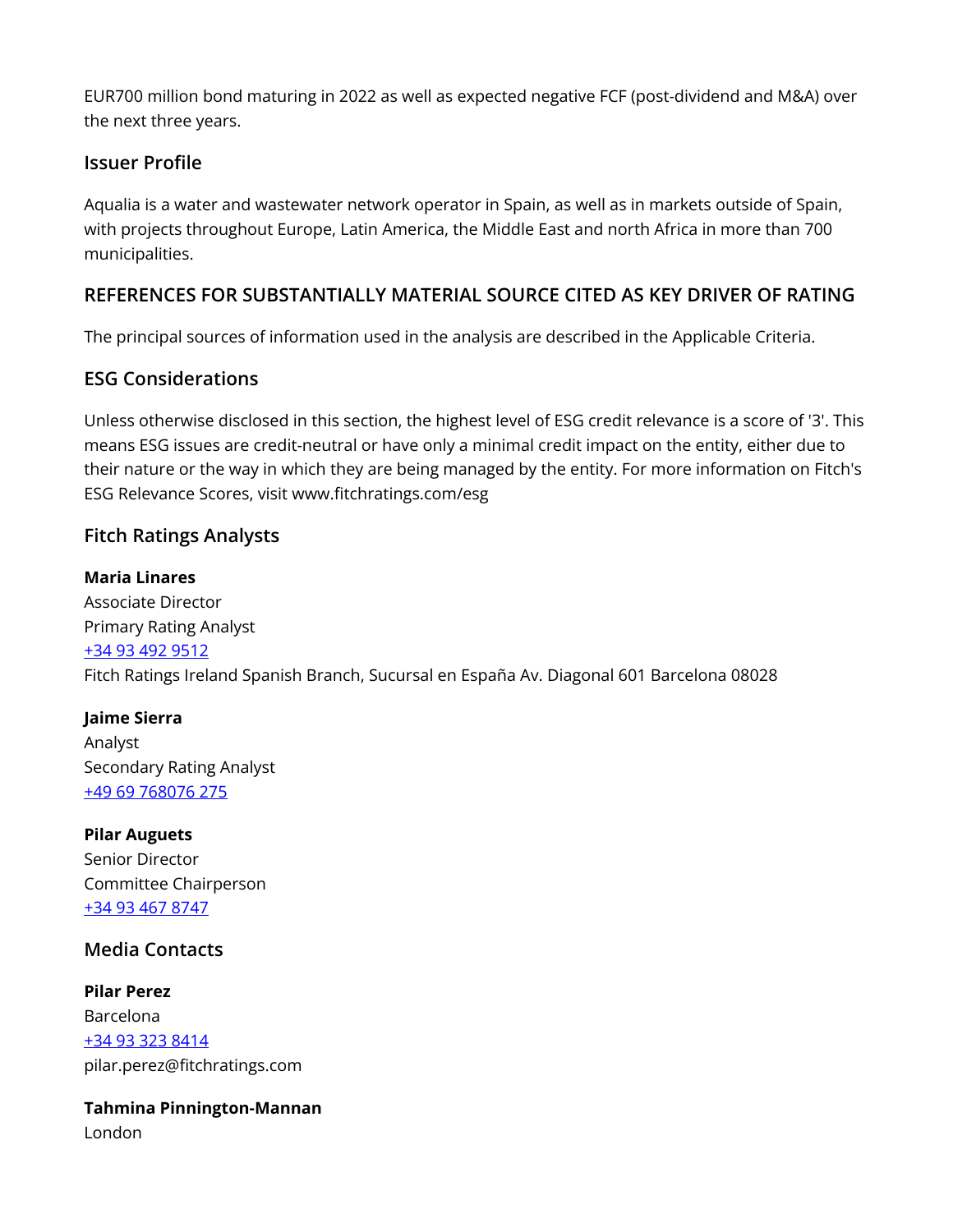#### [+44 20 3530 1128](tel:+44 20 3530 1128)

tahmina.p-mannan@thefitchgroup.com

## **Rating Actions**

| <b>ENTITY/DEBT</b>        | <b>RATING</b> |            |          | <b>RECOVERY</b> | <b>PRIOR</b>          |
|---------------------------|---------------|------------|----------|-----------------|-----------------------|
| FCC Aqualia,<br>S.A.      |               |            |          |                 |                       |
| • senior<br>LT<br>secured |               | <b>BBB</b> | Affirmed |                 | BBB $\Leftrightarrow$ |

#### **RATINGS KEY OUTLOOK WATCH**

| <b>POSITIVE</b> | O | $\leftrightarrow$ |
|-----------------|---|-------------------|
| <b>NEGATIVE</b> | 8 | ⇔                 |
| <b>EVOLVING</b> | Ο | ♠                 |
| <b>STABLE</b>   | ο |                   |

#### **Applicable Criteria**

[Corporate Rating Criteria \(pub.15 Oct 2021\) \(including rating assumption sensitivity\)](https://app.fitchconnect.com/search/research/article/RPT_10179877)

[Corporates Recovery Ratings and Instrument Ratings Criteria \(pub.09 Apr 2021\) \(including](https://app.fitchconnect.com/search/research/article/RPT_10157358) [rating assumption sensitivity\)](https://app.fitchconnect.com/search/research/article/RPT_10157358)

[Parent and Subsidiary Linkage Rating Criteria \(pub.01 Dec 2021\)](https://app.fitchconnect.com/search/research/article/RPT_10184683)

## **Additional Disclosures**

[Solicitation Status](https://www.fitchratings.com/research/corporate-finance/fitch-affirms-aqualia-eur650-million-senior-secured-bond-at-bbb-remove-rwn-11-03-2022#solicitation-status)

**Endorsement Status**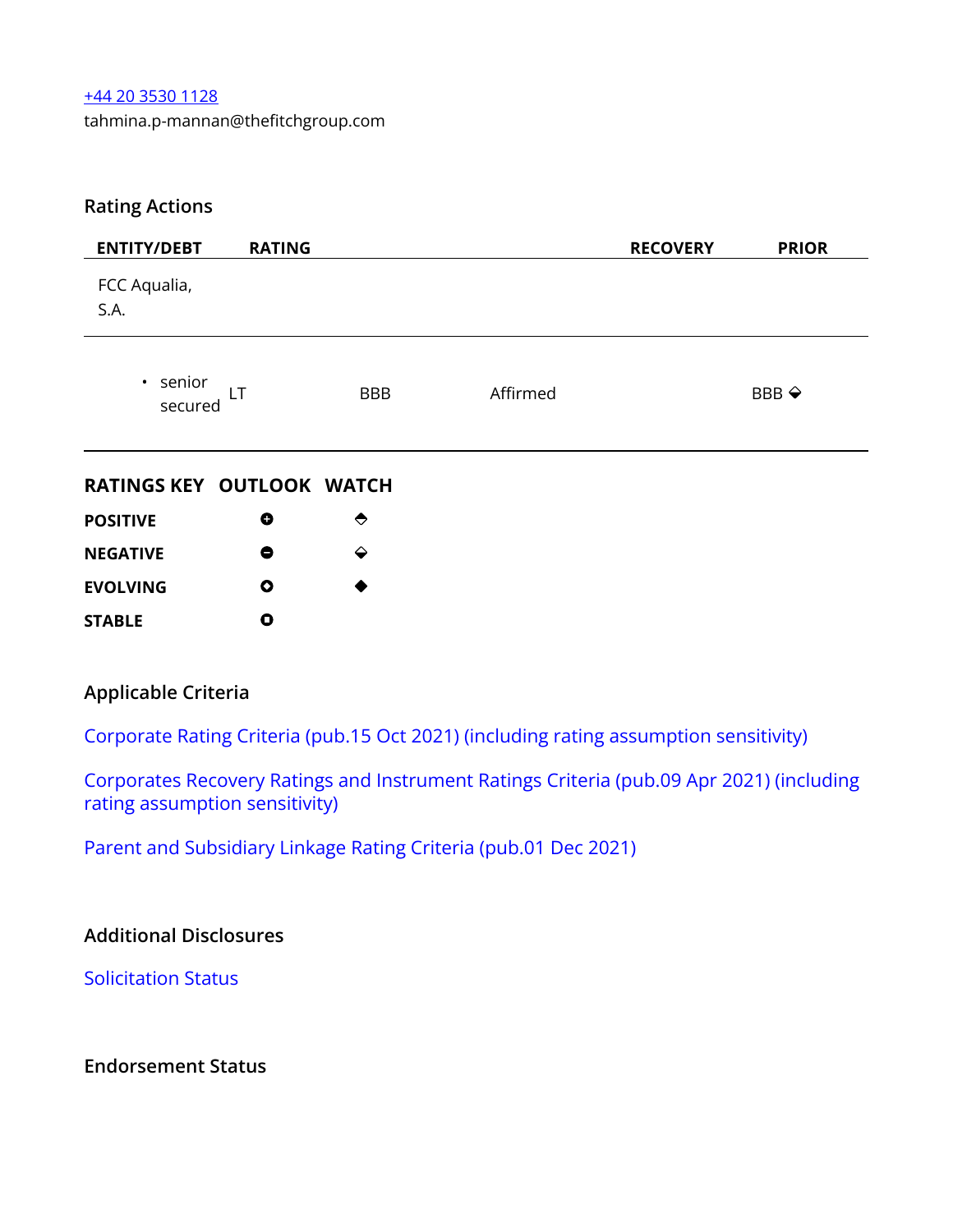#### **Disclaimer**

ALL FITCH CREDIT RATINGS ARE SUBJECT TO CERTAIN LIMITATIONS AND DISCLAIMERS. PLEASE READ THESE LIMITATIONS AND DISCLAIMERS BY FOLLOWING THIS LINK: [HTTPS://WWW.FITCHRATINGS.COM/UNDERSTANDINGCREDITRATINGS](https://www.fitchratings.com/UNDERSTANDINGCREDITRATINGS). IN ADDITION, THE FOLLOWING [HTTPS://WWW.FITCHRATINGS.COM/RATING-DEFINITIONS-DOCUMENT](https://www.fitchratings.com/rating-definitions-document) DETAILS FITCH'S RATING DEFINITIONS FOR EACH RATING SCALE AND RATING CATEGORIES, INCLUDING DEFINITIONS RELATING TO DEFAULT. PUBLISHED RATINGS, CRITERIA, AND METHODOLOGIES ARE AVAILABLE FROM THIS SITE AT ALL TIMES. FITCH'S CODE OF CONDUCT, CONFIDENTIALITY, CONFLICTS OF INTEREST, AFFILIATE FIREWALL, COMPLIANCE, AND OTHER RELEVANT POLICIES AND PROCEDURES ARE ALSO AVAILABLE FROM THE CODE OF CONDUCT SECTION OF THIS SITE. DIRECTORS AND SHAREHOLDERS RELEVANT INTERESTS ARE AVAILABLE AT [HTTPS://WWW.FITCHRATINGS.COM/](https://www.fitchratings.com/site/regulatory) [SITE/REGULATORY](https://www.fitchratings.com/site/regulatory). FITCH MAY HAVE PROVIDED ANOTHER PERMISSIBLE SERVICE OR ANCILLARY SERVICE TO THE RATED ENTITY OR ITS RELATED THIRD PARTIES. DETAILS OF PERMISSIBLE SERVICE(S) FOR WHICH THE LEAD ANALYST IS BASED IN AN ESMA- OR FCA-REGISTERED FITCH RATINGS COMPANY (OR BRANCH OF SUCH A COMPANY) OR ANCILLARY SERVICE(S) CAN BE FOUND ON THE ENTITY SUMMARY PAGE FOR THIS ISSUER ON THE FITCH RATINGS WEBSITE.

# **Copyright**

Copyright © 2022 by Fitch Ratings, Inc., Fitch Ratings Ltd. and its subsidiaries. 33 Whitehall Street, NY, NY 10004. Telephone: [1-800-753-4824](tel:1-800-753-4824), [\(212\) 908-0500](tel:(212) 908-0500). Fax: [\(212\) 480-4435](tel:(212) 480-4435). Reproduction or retransmission in whole or in part is prohibited except by permission. All rights reserved. In issuing and maintaining its ratings and in making other reports (including forecast information), Fitch relies on factual information it receives from issuers and underwriters and from other sources Fitch believes to be credible. Fitch conducts a reasonable investigation of the factual information relied upon by it in accordance with its ratings methodology, and obtains reasonable verification of that information from independent sources, to the extent such sources are available for a given security or in a given jurisdiction. The manner of Fitch's factual investigation and the scope of the third-party verification it obtains will vary depending on the nature of the rated security and its issuer, the requirements and practices in the jurisdiction in which the rated security is offered and sold and/or the issuer is located, the availability and nature of relevant public information, access to the management of the issuer and its advisers, the availability of pre-existing third-party verifications such as audit reports, agreed-upon procedures letters, appraisals, actuarial reports, engineering reports, legal opinions and other reports provided by third parties, the availability of independent and competent third- party verification sources with respect to the particular security or in the particular jurisdiction of the issuer, and a variety of other factors. Users of Fitch's ratings and reports should understand that neither an enhanced factual investigation nor any third-party verification can ensure that all of the information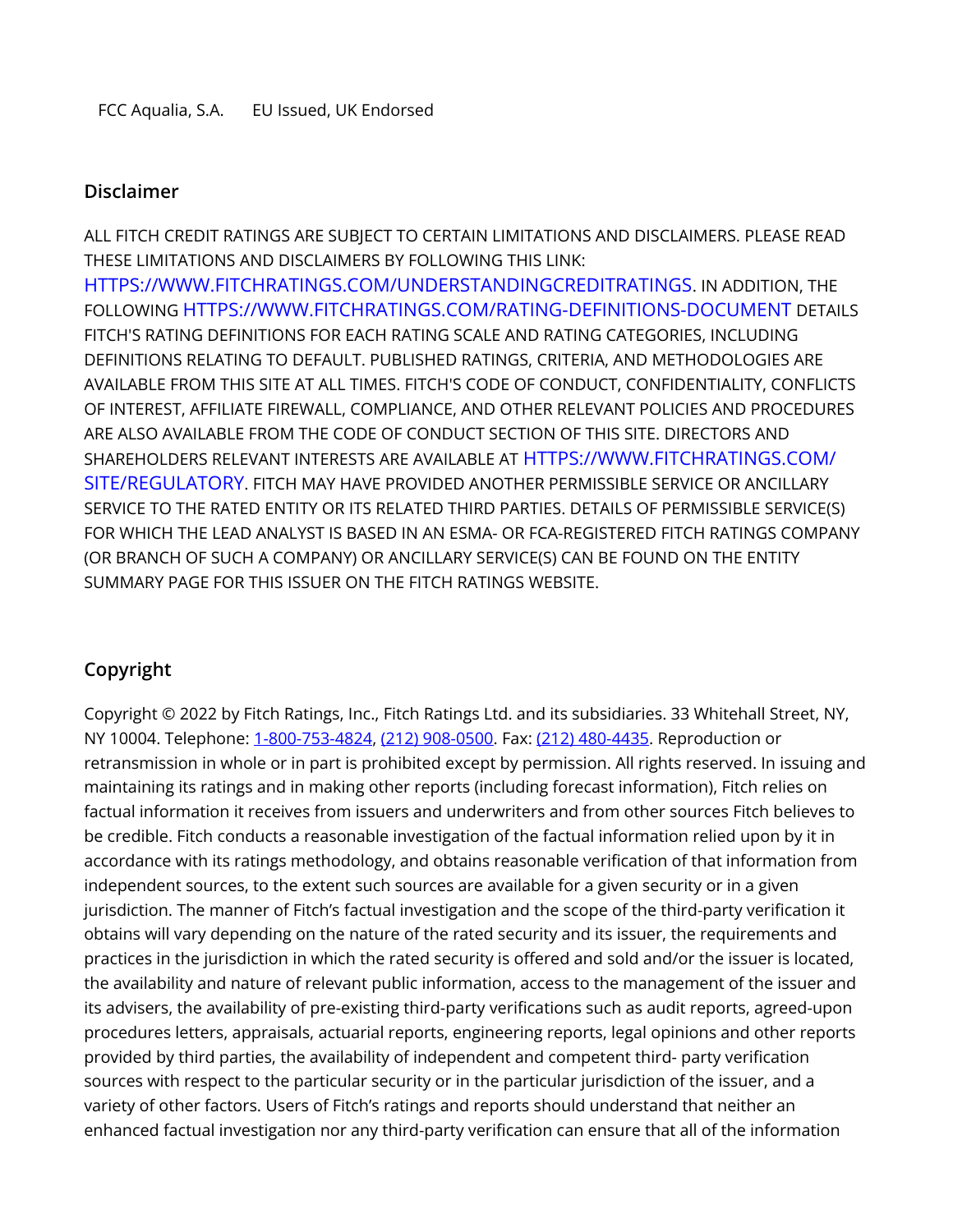Fitch relies on in connection with a rating or a report will be accurate and complete. Ultimately, the issuer and its advisers are responsible for the accuracy of the information they provide to Fitch and to the market in offering documents and other reports. In issuing its ratings and its reports, Fitch must rely on the work of experts, including independent auditors with respect to financial statements and attorneys with respect to legal and tax matters. Further, ratings and forecasts of financial and other information are inherently forward-looking and embody assumptions and predictions about future events that by their nature cannot be verified as facts. As a result, despite any verification of current facts, ratings and forecasts can be affected by future events or conditions that were not anticipated at the time a rating or forecast was issued or affirmed.

The information in this report is provided "as is" without any representation or warranty of any kind, and Fitch does not represent or warrant that the report or any of its contents will meet any of the requirements of a recipient of the report. A Fitch rating is an opinion as to the creditworthiness of a security. This opinion and reports made by Fitch are based on established criteria and methodologies that Fitch is continuously evaluating and updating. Therefore, ratings and reports are the collective work product of Fitch and no individual, or group of individuals, is solely responsible for a rating or a report. The rating does not address the risk of loss due to risks other than credit risk, unless such risk is specifically mentioned. Fitch is not engaged in the offer or sale of any security. All Fitch reports have shared authorship. Individuals identified in a Fitch report were involved in, but are not solely responsible for, the opinions stated therein. The individuals are named for contact purposes only. A report providing a Fitch rating is neither a prospectus nor a substitute for the information assembled, verified and presented to investors by the issuer and its agents in connection with the sale of the securities. Ratings may be changed or withdrawn at any time for any reason in the sole discretion of Fitch. Fitch does not provide investment advice of any sort. Ratings are not a recommendation to buy, sell, or hold any security. Ratings do not comment on the adequacy of market price, the suitability of any security for a particular investor, or the tax-exempt nature or taxability of payments made in respect to any security. Fitch receives fees from issuers, insurers, guarantors, other obligors, and underwriters for rating securities. Such fees generally vary from US\$1,000 to US\$750,000 (or the applicable currency equivalent) per issue. In certain cases, Fitch will rate all or a number of issues issued by a particular issuer, or insured or guaranteed by a particular insurer or guarantor, for a single annual fee. Such fees are expected to vary from US\$10,000 to US\$1,500,000 (or the applicable currency equivalent). The assignment, publication, or dissemination of a rating by Fitch shall not constitute a consent by Fitch to use its name as an expert in connection with any registration statement filed under the United States securities laws, the Financial Services and Markets Act of 2000 of the United Kingdom, or the securities laws of any particular jurisdiction. Due to the relative efficiency of electronic publishing and distribution, Fitch research may be available to electronic subscribers up to three days earlier than to print subscribers.

For Australia, New Zealand, Taiwan and South Korea only: Fitch Australia Pty Ltd holds an Australian financial services license (AFS license no. 337123) which authorizes it to provide credit ratings to wholesale clients only. Credit ratings information published by Fitch is not intended to be used by persons who are retail clients within the meaning of the Corporations Act 2001 Fitch Ratings, Inc. is registered with the U.S. Securities and Exchange Commission as a Nationally Recognized Statistical Rating Organization (the "NRSRO"). While certain of the NRSRO's credit rating subsidiaries are listed on Item 3 of Form NRSRO and as such are authorized to issue credit ratings on